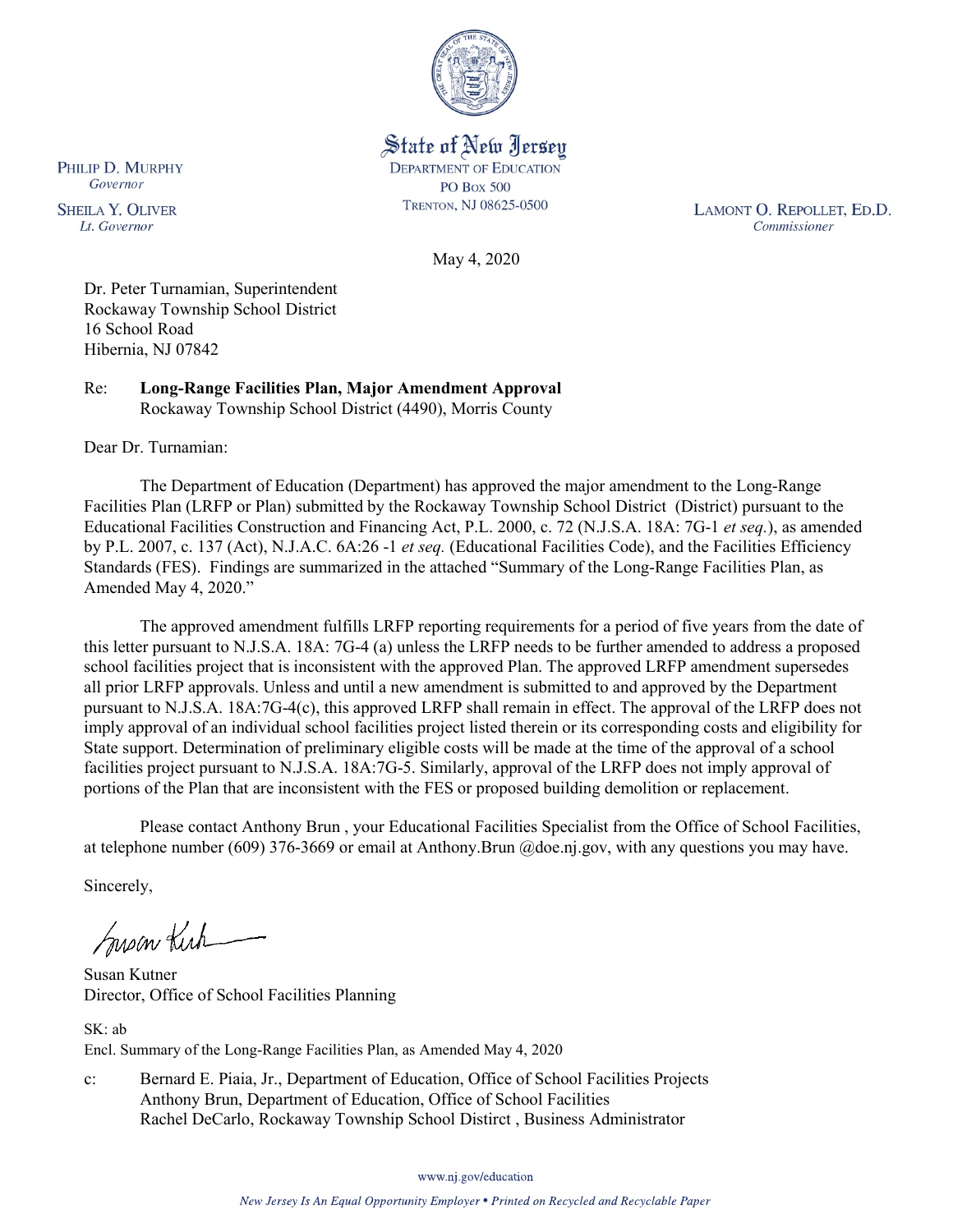# **Rockaway Township School District (4490) Summary of the Long-Range Facilities Plan, as Amended May 4, 2020**

The Department of Education (Department) has completed its review of the major amendment to the Long-Range Facilities Plan (LRFP or Plan) submitted by the Rockaway Township School District (District) pursuant to the Educational Facilities Construction and Financing Act, P.L. 2000, c. 72 (N.J.S.A. 18A: 7G-1 *et seq.*), as amended by P.L. 2007, c. 137 (Act), N.J.A.C. 6A:26-1 et seq. (Educational Facilities Code), and the Facilities Efficiency Standards (FES).

The following provides a summary of the District's approved amended LRFP. The summary is based on the standards set forth in the Act, the Educational Facilities Code, the FES, District-reported information in the Department's LRFP reporting system, and supporting documentation. The referenced reports in *italic* text are standard reports available on the Department's LRFP website.

## **1. Inventory Overview**

The District is classified as a Regular Operating District (ROD) for funding purposes. It provides services for students in grades PK-8.

The District identified existing and proposed schools, sites, buildings, rooms, and site amenities in its LRFP. Table 1 lists the number of existing and proposed district schools, sites, and buildings. Detailed information can be found in the *School Asset Inventory Report* and the *Site Asset Inventory Report.*

**As directed by the Department, school facilities projects that have received initial approval by the Department and have been approved by the voters, if applicable, are represented as "existing" in the LRFP.** Approved projects that include new construction and/or the reconfiguration/reassignment of existing program space are as follows: n/a.

|  |  | Table 1: Number of Schools, School Buildings, and Sites |  |
|--|--|---------------------------------------------------------|--|
|--|--|---------------------------------------------------------|--|

|                                              | <b>Existing</b> | <b>Proposed</b> |
|----------------------------------------------|-----------------|-----------------|
| Number of Schools (assigned DOE school code) |                 |                 |
| Number of School Buildings <sup>1</sup>      |                 |                 |
| Number of Non-School Buildings <sup>2</sup>  |                 |                 |
| Number of Vacant Buildings                   |                 |                 |
| Number of Sites                              |                 |                 |

*1 Includes district-owned buildings and long-term leases serving students in district-operated programs 2 Includes occupied district-owned buildings not associated with a school, such as administrative or utility buildings*

Based on the existing facilities inventory submitted by the District:

- Schools using leased buildings (short or long-term):  $n/a$
- Schools using temporary classroom units (TCUs), excluding TCUs supporting construction: n/a
- Vacant/unassigned school buildings:  $n/a$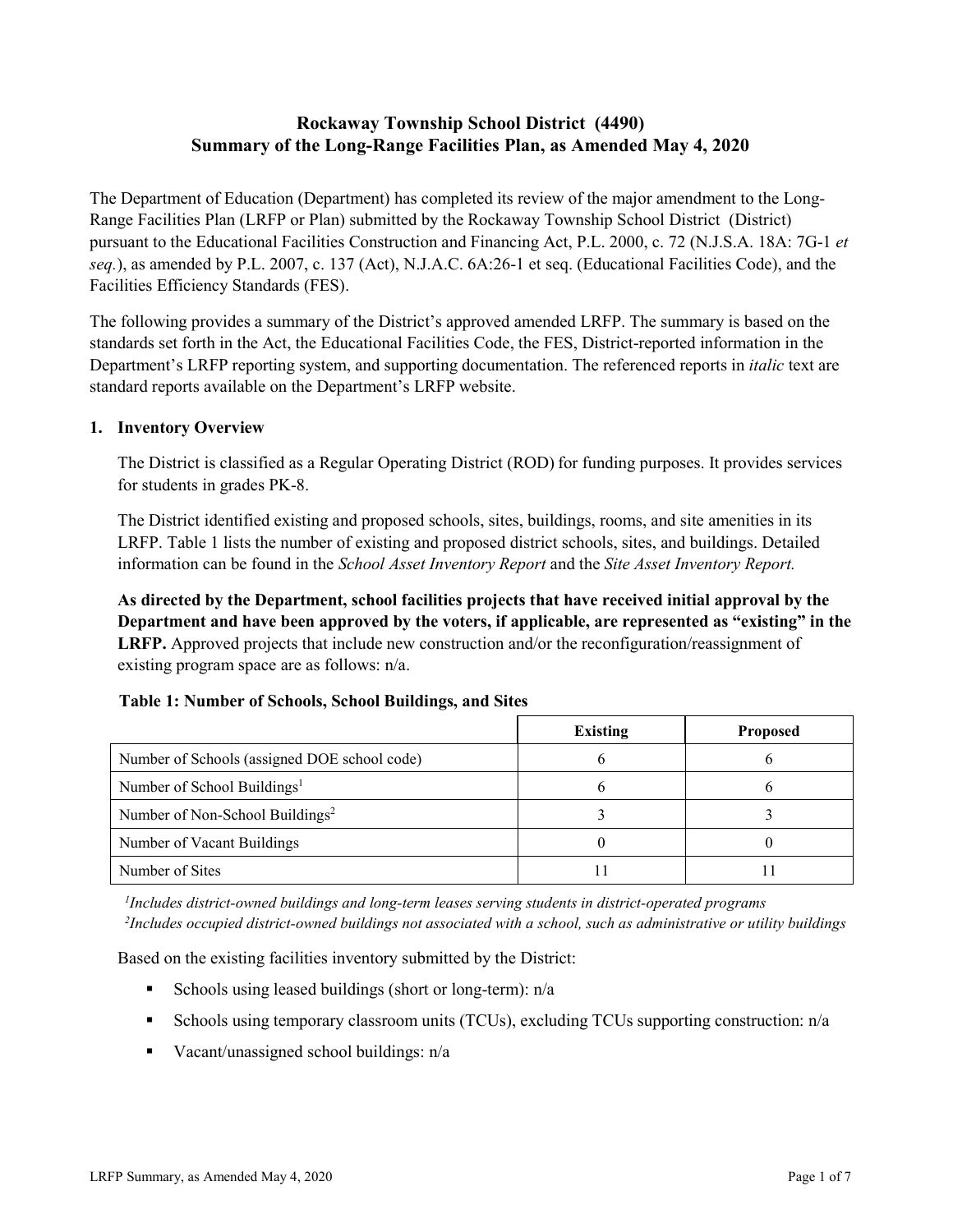**FINDINGS** The Department has determined that the proposed inventory is adequate for approval of the District's LRFP amendment. However, the LRFP determination does not imply approval of an individual school facilities project listed within the LRFP; the District must submit individual project applications for project approval.

## **2. District Enrollments**

The District determined the number of students, or "proposed enrollments," to be accommodated for LRFP planning purposes on a district-wide basis and in each school.

The Department minimally requires the submission of a standard cohort-survival projection using historic enrollment data from the Application for School State Aid (ASSA) or NJ Smart. The cohort-survival method projection method forecasts future students based upon the survival of the existing student population as it moves from grade to grade. A survival ratio of less than 1.00 indicates a loss of students, while a survival ratio of more than 1.00 indicates the class size is increasing. For example, if a survival ratio tracking first to second grade is computed to be 1.05, the grade size is increasing by 5% from one year to the next. The cohort-survival projection methodology works well for communities with stable demographic conditions. Atypical events impacting housing or enrollments, such as an economic downturn that halts new housing construction or the opening of a charter or private school, typically makes a cohort-survival projection less reliable.

#### **Proposed enrollments are based on a standard cohort-survival enrollment projection.**

Adequate supporting documentation was submitted to the Department to justify the proposed enrollments. Table 2 provides a comparison of existing and projected enrollments. All totals include special education students.

|                              | <b>Existing Enrollments</b> | <b>District Proposed Enrollments</b> |
|------------------------------|-----------------------------|--------------------------------------|
| <b>Grades</b>                | 2018-19 School Year         | 2023-24 School Year                  |
| PK (excl. private providers) | 69                          | 94                                   |
| Grades K-5                   | 1,435                       | 1,428                                |
| Grades 6-8                   | 773                         | 769                                  |
| Grades 9-12                  |                             |                                      |
| <b>Totals</b>                | 2.277                       | 2,291                                |

#### **Table 2: Enrollments**

**FINDINGS** The Department has determined the District's proposed enrollments to be acceptable for approval of the District's LRFP amendment. The Department will require a current enrollment projection at the time an application for a school facilities project is submitted incorporating the District's most recent enrollments in order to verify that the LRFP's planned capacity is appropriate for the updated enrollments.

#### **3. District Practices Capacity**

Based on information provided in the room inventories, *District Practices Capacity* was calculated for each school building to determine whether adequate capacity is proposed for the projected enrollments based on district scheduling and class size practices. The capacity totals assume instructional buildings can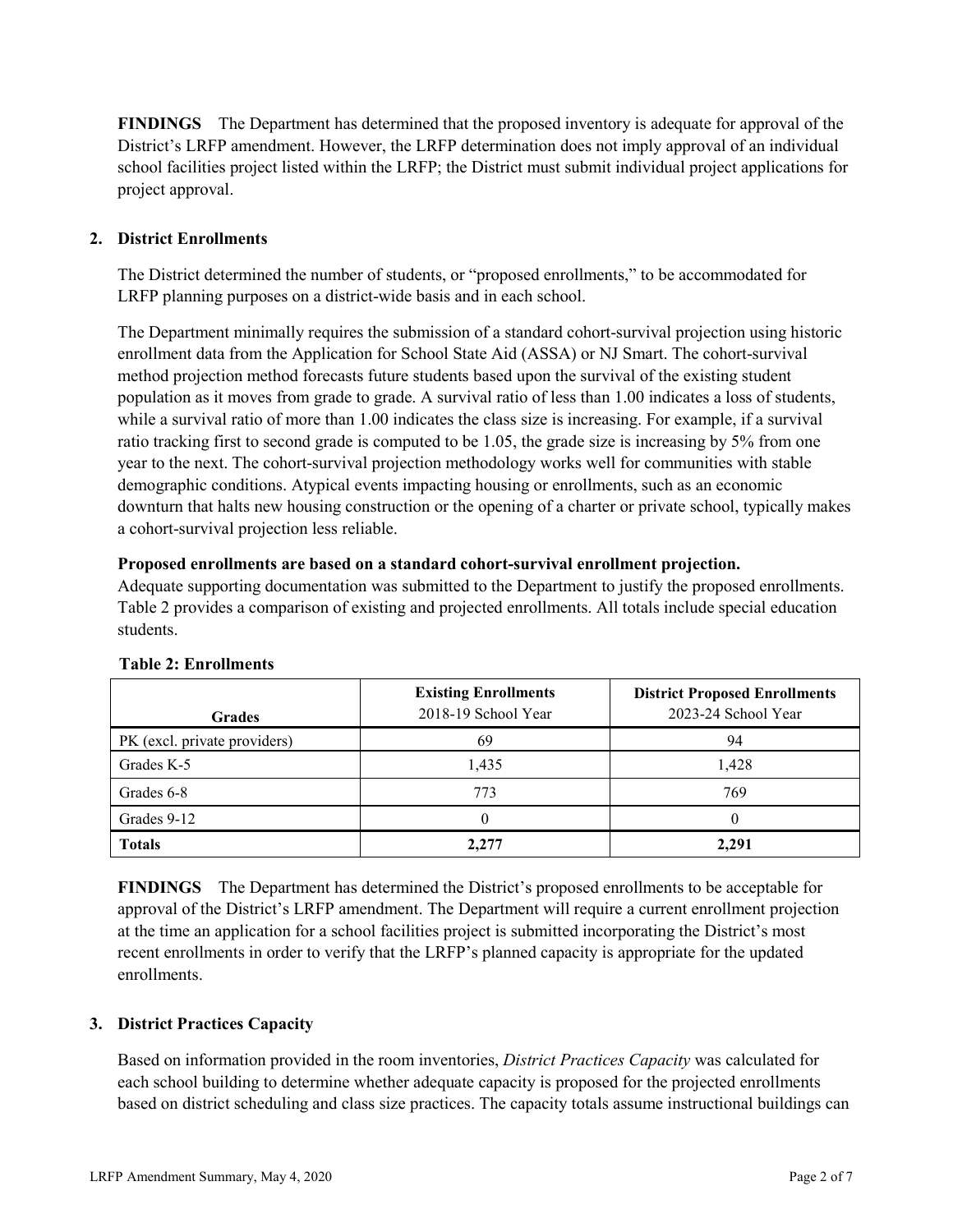be fully utilized regardless of school sending areas, transportation, and other operational issues. The calculations only consider district-owned buildings and long-term leases; short term leases and temporary buildings are excluded. A capacity utilization factor of 90% for classrooms serving grades K-8 and 85% for classrooms serving grades 9-12 is applied in accordance with the FES. No capacity utilization factor is applied to preschool classrooms.

In certain cases, districts may achieve adequate District Practices Capacity to accommodate enrollments but provide inadequate square feet per student in accordance with the FES, resulting in educational adequacy issues and "Unhoused Students." Unhoused students are considered in the "Functional Capacity" calculations used to determine potential State support for school facilities projects and are analyzed in Section 4.

Table 3 provides a summary of proposed enrollments and existing and proposed District-wide capacities. Detailed information can be found in the LRFP website reports titled *FES and District Practices Capacity Report, Existing Rooms Inventory Report, and Proposed Rooms Inventory Report.*

| <b>Grades</b>     | <b>Proposed</b><br><b>Enrollments</b> | <b>Existing</b><br><b>District</b><br><b>Practices</b><br>Capacity | <b>Existing</b><br>Deviation* | <b>Proposed</b><br><b>District</b><br><b>Practices</b><br>Capacity | Proposed<br>Deviation* |
|-------------------|---------------------------------------|--------------------------------------------------------------------|-------------------------------|--------------------------------------------------------------------|------------------------|
| Elementary (PK-5) | 1,522                                 | 1,590.71                                                           | 68.71                         | 1,590.71                                                           | 68.71                  |
| Middle $(6-8)$    | 769                                   | 793.35                                                             | 24.35                         | 793.35                                                             | 24.35                  |
| High $(9-12)$     | $\theta$                              | 0.00                                                               | 0.00                          | 0.00                                                               | 0.00                   |
| <b>Totals</b>     | 2,291                                 | 2,384.06                                                           | 92.06                         | 2,384.06                                                           | 92.06                  |

**Table 3: District Practices Capacity Analysis**

*\* Positive numbers signify surplus capacity; negative numbers signify inadequate capacity. Negative values for District Practices capacity are acceptable for approval if proposed enrollments do not exceed 100% capacity utilization.*

Considerations:

- **Based on the proposed enrollments and existing room inventories, the District is projected to have** inadequate capacity for the following grade groups, assuming all school buildings can be fully utilized: n/a
- Adequate justification has been provided by the District if the proposed capacity for a school significantly deviates from the proposed enrollments. Generally, surplus capacity is acceptable for LRFP approval if additional capacity is not proposed through new construction.

**FINDINGS**The Department has determined that proposed District capacity, in accordance with the proposed enrollments, is adequate for approval of the District's LRFP amendment. The Department will require a current enrollment projection at the time an application for a school facilities project is submitted, incorporating the District's most recent Fall Enrollment Report, in order to verify that the LRFP's planned capacity meets the District's updated enrollments.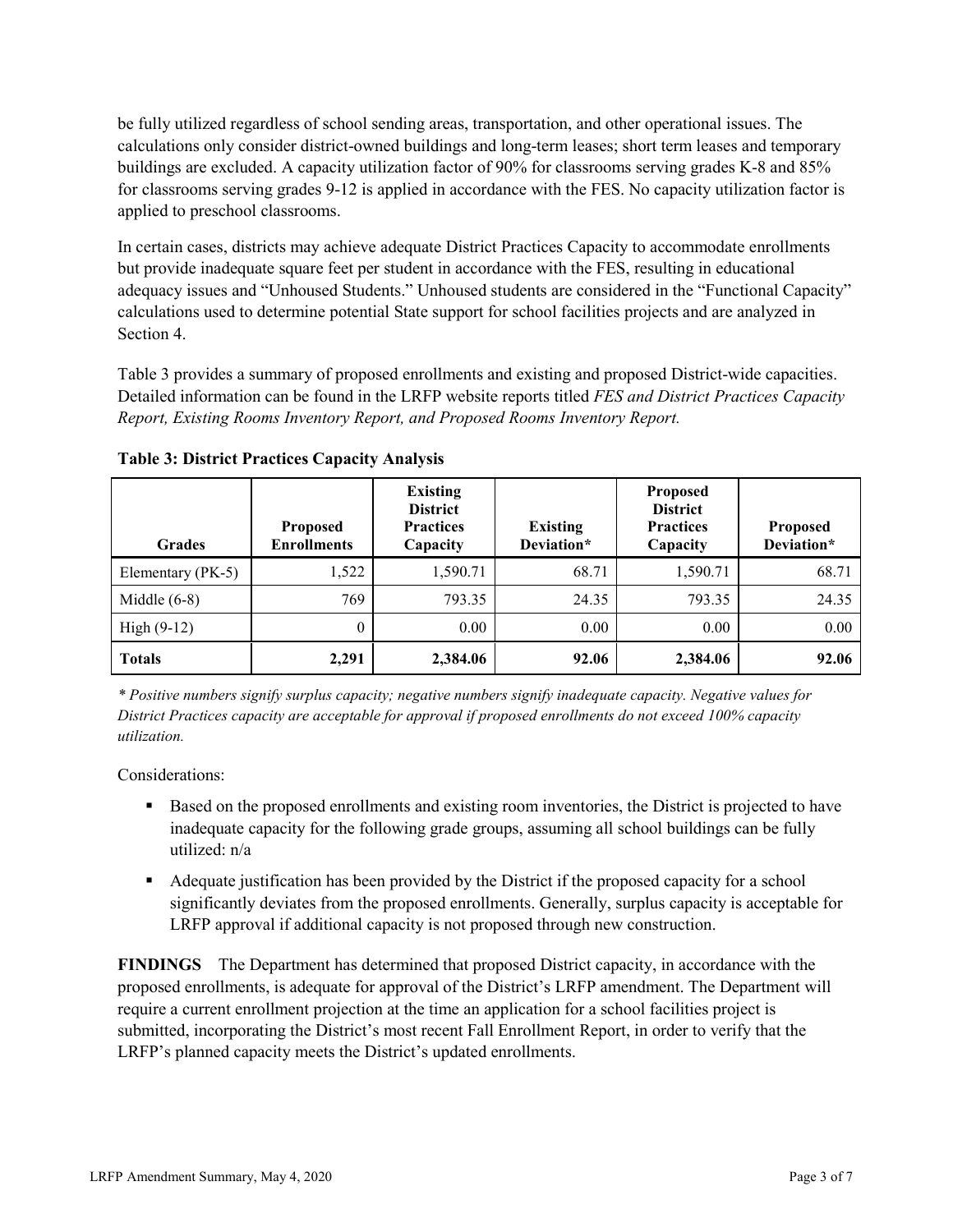## **4. New Construction Funding Eligibility**

*Functional Capacity* was calculated and compared to the proposed enrollments to provide a **preliminary estimate** of Unhoused Students and new construction funding eligibility. **Final determinations will be made at the time of project application approvals.**

*Functional Capacity* is the adjusted gross square footage of a school building *(total gross square feet minus excluded space)* divided by the minimum area allowance per full-time equivalent student for the grade level contained therein. *Unhoused Students* is the number of students projected to be enrolled in the District that exceeds the Functional Capacity of the District's schools pursuant to N.J.A.C. 6A:26-2.2(c). *Excluded Square Feet* includes (1) square footage exceeding the FES for any pre-kindergarten, kindergarten, general education, or self-contained special education classroom; (2) grossing factor square footage *(corridors, stairs, mechanical rooms, etc.)* that exceeds the FES allowance, and (3) square feet proposed to be demolished or discontinued from use. Excluded square feet may be revised during the review process for individual school facilities projects.

Table 4 provides a preliminary assessment of the Functional Capacity, Unhoused Students, and Estimated Maximum Approved Area for Unhoused Students for each FES grade group. The calculations exclude temporary facilities and short-term leased buildings. School buildings proposed for whole or partial demolition or reassignment to a non-school use are excluded from the calculations pending project application review. If a building is proposed to be reassigned to a different school, the square footage is applied to the proposed grades after reassignment. Buildings that are not assigned to a school are excluded from the calculations. In addition, only preschool students eligible for state funding (former ECPA students) are included. Detailed information concerning the calculations can be found in the *Functional Capacity and Unhoused Students Report* and the *Excluded Square Footage Report.*

|                                                | $PK/K-5$ | $6 - 8$  | $9 - 12$ | <b>Total</b> |
|------------------------------------------------|----------|----------|----------|--------------|
| PK Eligible Students/K-12 Proposed Enrollments | 1,522    | 769      | $\Omega$ |              |
| FES Area Allowance (SF/student)                | 125.00   | 134.00   | 151.00   |              |
| <b>Prior to Completion of Proposed Work:</b>   |          |          |          |              |
| <b>Existing Gross Square Feet</b>              | 240,638  | 105,190  | $\Omega$ | 345,828      |
| Adjusted Gross Square Feet                     | 236,369  | 101,774  | $\theta$ | 338,144      |
| <b>Adjusted Functional Capacity</b>            | 1,890.96 | 759.51   | 0.00     |              |
| Unhoused Students                              | 0.00     | 9.49     | 0.00     |              |
| Est. Max. Area for Unhoused Students           | 0.00     | 1,271.60 | 0.00     |              |
| <b>After Completion of Proposed Work:</b>      |          |          |          |              |
| Gross Square Feet                              | 240,638  | 105,190  | $\theta$ | 345,828      |
| New Gross Square Feet                          | $\theta$ | $\theta$ | $\theta$ | $\theta$     |
| Adjusted Gross Square Feet                     | 236,369  | 101,774  | $\Omega$ | 338,144      |
| Functional Capacity                            | 1,890.96 | 759.51   | 0.00     |              |
| Unhoused Students after Construction           | 0.00     | 9.49     | 0.00     |              |
| Est. Max. Area Remaining                       | 0.00     | 1,271.60 | 0.00     |              |

**Table 4: Estimated Maximum Approved Area for Unhoused Students**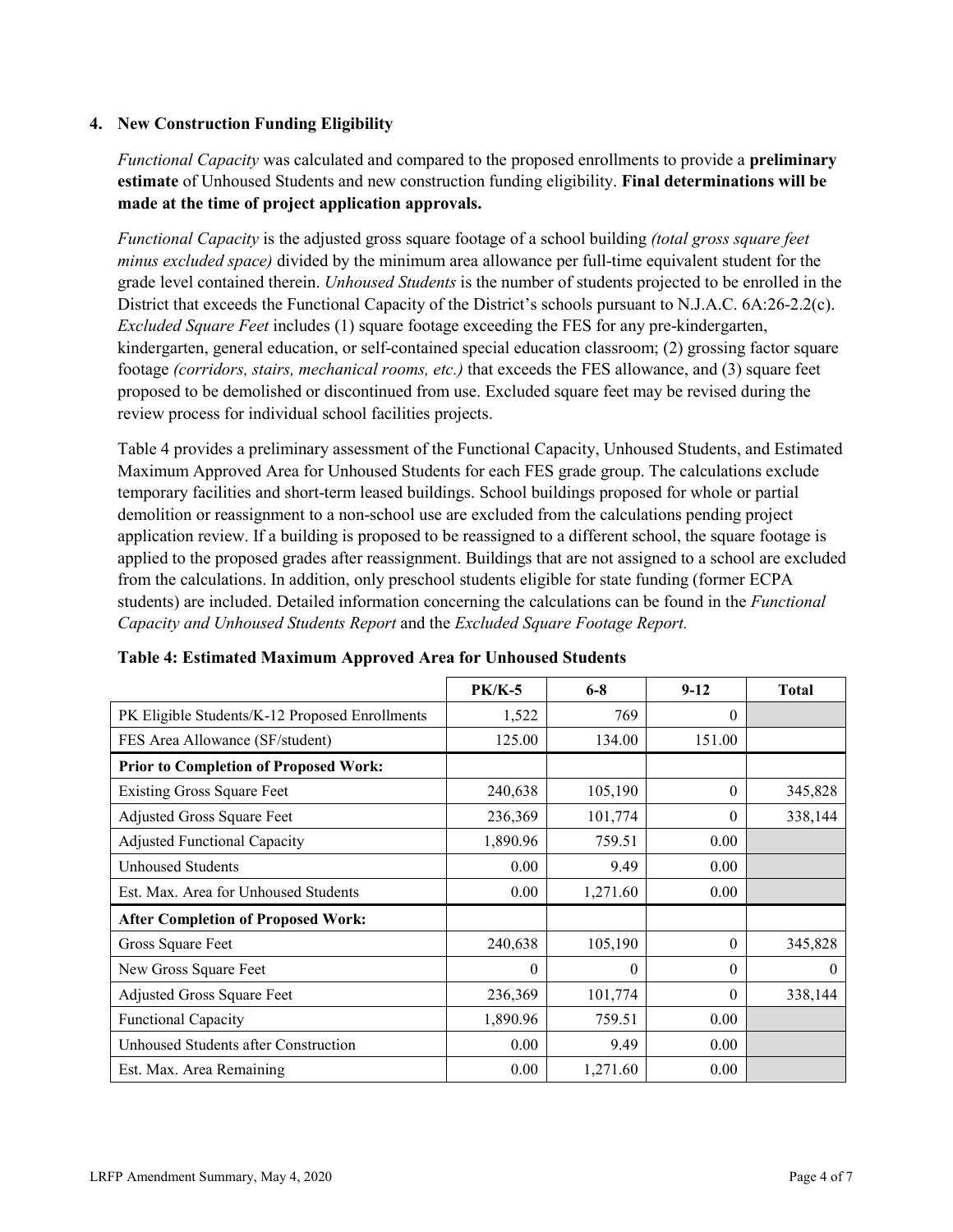Facilities used for non-instructional or non-educational purposes are ineligible for State support under the Act. However, projects for such facilities shall be reviewed by the Department to determine whether they are consistent with the District's LRFP and whether the facility, if it is to house students (full or part time) conforms to educational adequacy requirements. These projects shall conform to all applicable statutes and regulations.

Estimated costs represented in the LRFP by the District are for capital planning purposes only. The estimates are not intended to represent preliminary eligible costs or final eligible costs of approved school facilities projects.

Considerations:

- The District does not have approved projects pending completion, as noted in Section 1, that impact the Functional Capacity calculations.
- The Functional Capacity calculations *exclude* square feet proposed for demolition or discontinuation for the following FES grade groups and school buildings pending a feasibility study and project review: n/a.
- Based on the preliminary assessment, the District has Unhoused Students prior to the completion of proposed work for the following FES grade groups: 6-8.
- New construction is proposed for the following FES grade groups:  $n/a$ .
- **Proposed new construction exceeds the estimated maximum area allowance for Unhoused** Students prior to the completion of the proposed work for the following grade groups: n/a.
- The District, based on the preliminary LRFP assessment, will have Unhoused Students after completion of the proposed LRFP work. If the District is projected to have Unhoused Students, adequate justification has been provided to confirm educational adequacy in accordance with Section 6 of this determination.

**FINDINGS** Functional Capacity and Unhoused Students calculated in the LRFP are preliminary estimates. Preliminary Eligible Costs (PEC) and Final Eligible Costs (FEC) will be included in the review process for specific school facilities projects. A feasibility study undertaken by the District is required if building demolition or replacement is proposed per N.J.A.C. 6A:26-2.3(b)(10).

## **5. Proposed Work**

The District assessed program space, capacity, and physical plant deficiencies to determine corrective actions. Capital maintenance, or *"system actions,"* address physical plant deficiencies due to operational, building code, and /or life cycle issues. Inventory changes, or *"inventory actions,*" add, alter, or eliminate sites, site amenities, buildings, and/or rooms.

The Act (N.J.S.A. 18A:7G-7b) provides that all school facilities shall be deemed suitable for rehabilitation unless a pre-construction evaluation undertaken by the District demonstrates to the satisfaction of the Commissioner that the structure might pose a risk to the safety of the occupants even after rehabilitation or that rehabilitation is not cost-effective. Pursuant to N.J.A.C. 6A:26-2.3(b)(10), the Commissioner may identify school facilities for which new construction is proposed in lieu of rehabilitation for which it appears from the information presented that new construction is justified, provided, however, that for such school facilities so identified, the District must submit a feasibility study as part of the application for the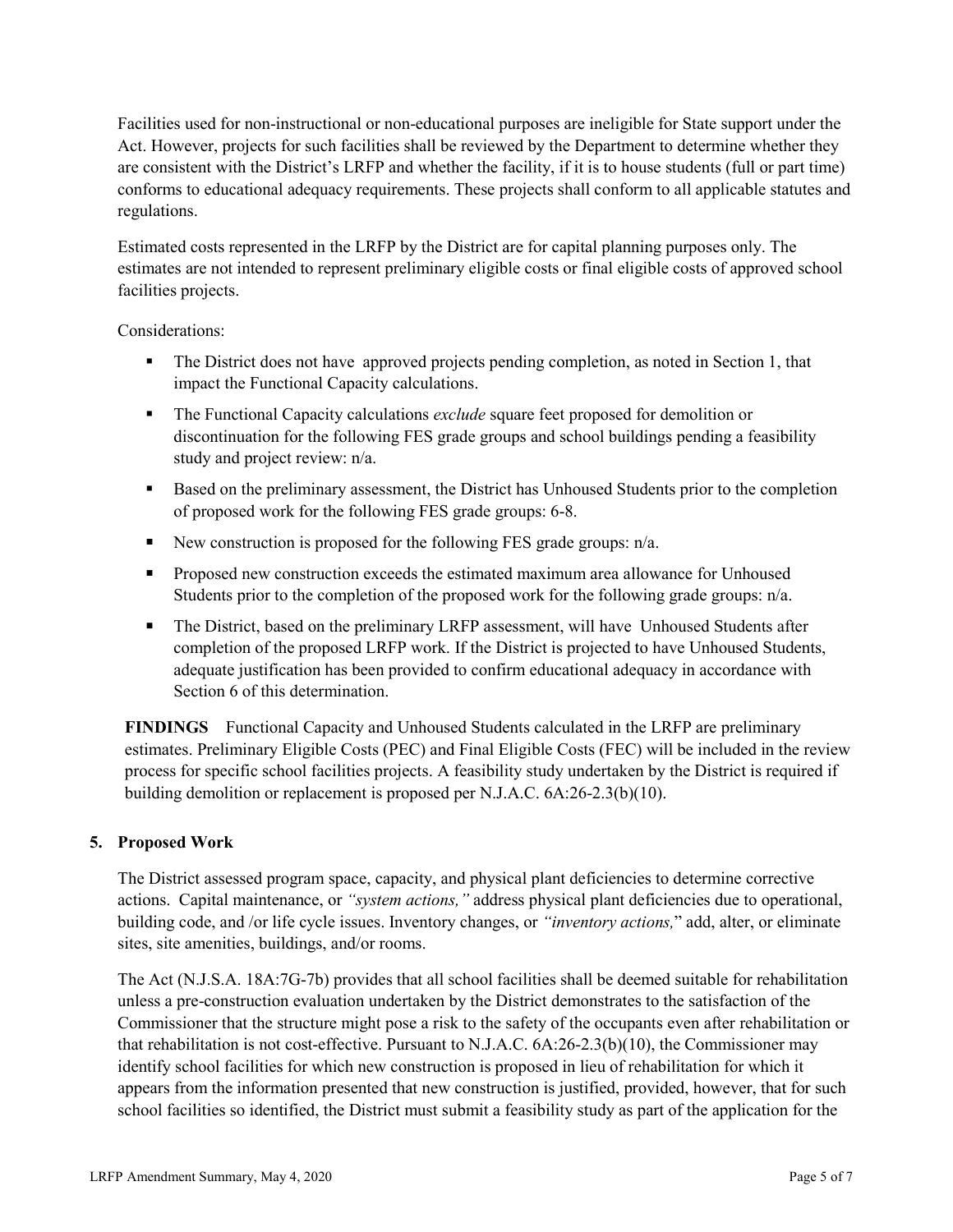specific school facilities project. The cost of each proposed building replacement is compared to the cost of additions or rehabilitation required to eliminate health and safety deficiencies and to achieve the District's programmatic model.

Table 5 lists the scope of work proposed for each school based on the building(s) serving their student population. Proposed inventory changes are described in the LRFP website reports titled *"School Asset Inventory Report and "Proposed Room Inventory Report."* Information concerning proposed systems work, or capital maintenance can be found in the "LRFP Systems Actions Summary Report".

With the completion of the proposed work, the following schools are proposed to be eliminated: n/a; the following schools are proposed to be added: n/a.

| <b>Proposed Scope of Work</b>                                                                  | <b>Applicable Schools</b>        |  |  |
|------------------------------------------------------------------------------------------------|----------------------------------|--|--|
| Renovation only (no new construction)                                                          |                                  |  |  |
| System actions only (no inventory actions)                                                     | Birchwood School (010)           |  |  |
|                                                                                                | Copeland Middle School (015)     |  |  |
|                                                                                                | Catherine A. Dwyer School (019)  |  |  |
|                                                                                                | Dennis B. O'Brien School (025)   |  |  |
|                                                                                                | Katherine D. Malone School (030) |  |  |
|                                                                                                | Stony Brook School (080)         |  |  |
| Existing inventory actions only (no systems actions)                                           | n/a                              |  |  |
| Systems and inventory changes                                                                  | n/a                              |  |  |
| <b>New construction</b>                                                                        |                                  |  |  |
| Building addition only (no systems or existing inventory actions)                              | n/a                              |  |  |
| Renovation and building addition (system, existing inventory,<br>and new construction actions) | n/a                              |  |  |
| New building on existing site                                                                  | n/a                              |  |  |
| New building on new or expanded site                                                           | n/a                              |  |  |
| Site and building disposal (in addition to above scopes)                                       |                                  |  |  |
| Partial building demolition                                                                    | n/a                              |  |  |
| Whole building demolition                                                                      | n/a                              |  |  |
| Site and building disposal or discontinuation of use                                           | n/a                              |  |  |

#### **Table 5. School Building Scope of Work**

**FINDINGS** The Department has determined that the proposed work is adequate for approval of the District's LRFP amendment. However, Department approval of proposed work in the LRFP does not imply the District may proceed with a school facilities project. The District must submit individual project applications with cost estimates for Department project approval. Both school facilities project approval and other capital project review require consistency with the District's approved LRFP.

#### **6. Proposed Room Inventories and the Facilities Efficiency Standards**

The District's proposed school buildings were evaluated to assess general educational adequacy in terms of compliance with the FES area allowance pursuant to N.J.A.C. 6A:26-2.2 and 2.3.